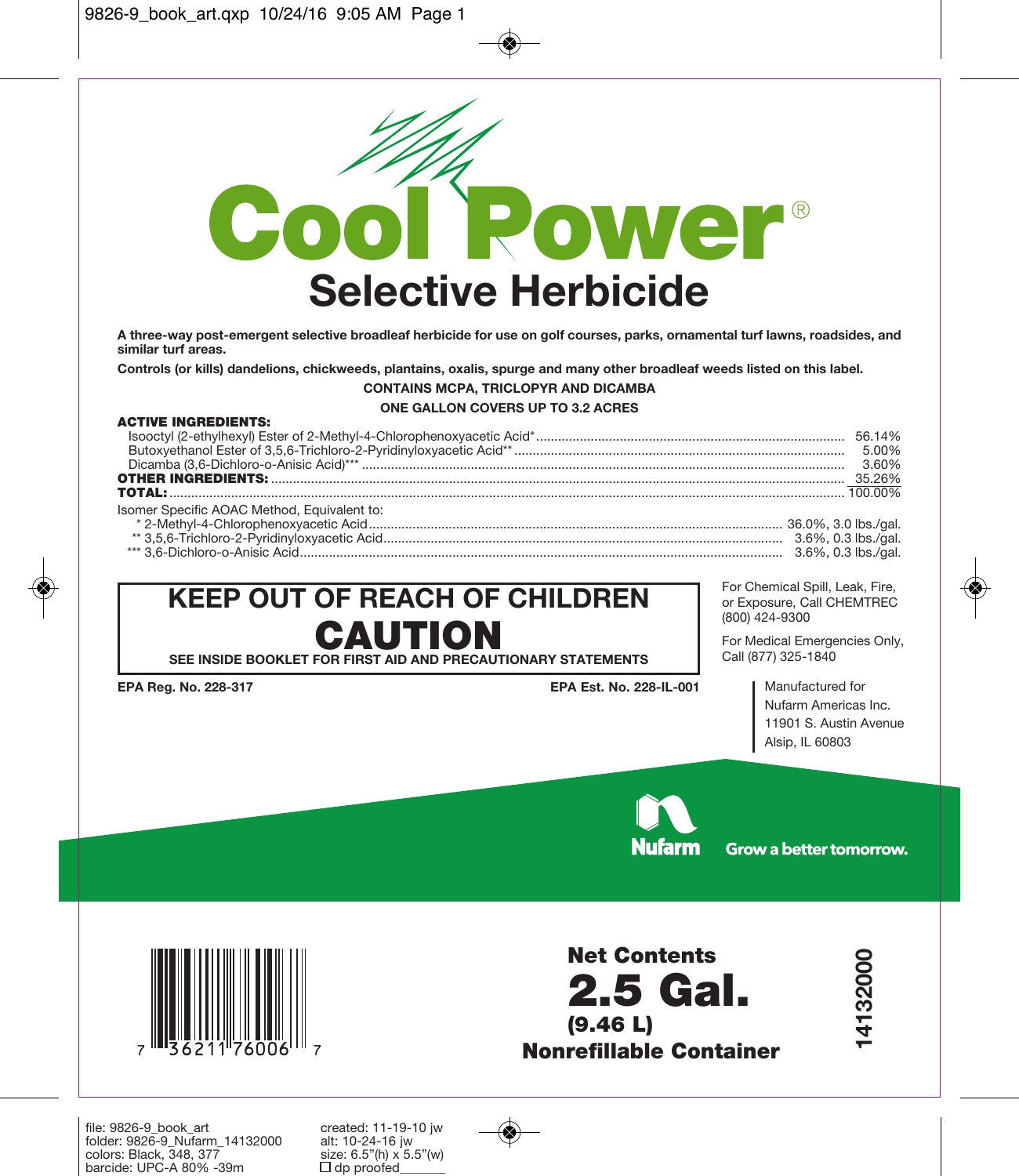#### **PRECAUTIONARY STATEMENTS HAZARDS TO HUMANS AND DOMESTIC ANIMALS CAUTION**

Causes moderate eye irritation. Harmful if swallowed or absorbed through skin. Avoid contact with skin, eyes or clothing. Wash thoroughly with soap and water after handling.

#### **PERSONAL PROTECTIVE EQUIPMENT (PPE)**

Some materials that are chemical-resistant to this product are barrier laminate or neoprene rubber. If you want more options, follow the instructions for category F on an EPA chemical-resistance category selection chart.

#### **Mixers, loaders, applicators and all other handlers must wear:**

- Long-sleeved shirt and long pants;
- Socks and shoes;
- Chemical-resistant gloves made of barrier laminate, nitrile rubber, neoprene rubber, or viton.

Follow manufacturer's instructions for cleaning/maintaining personal protective equipment, PPE. If no such instructions for washables exist, use detergent and hot water. Keep and wash PPE separately from other laundry.

## **USER SAFETY RECOMMENDATIONS**

#### **Users Should:**

- Wash hands before eating, drinking, chewing gum, using tobacco, or using the toilet.
- Remove clothing/PPE immediately if pesticide gets inside. Then wash thoroughly and put on clean clothing. If pesticide gets on skin, wash immediately with soap and water.
- Remove PPE immediately after handling this product. As soon as possible, wash thoroughly and change into clean clothing.

| <b>FIRST AID</b>                        |                                                                                                                                                                                                                                                        |  |
|-----------------------------------------|--------------------------------------------------------------------------------------------------------------------------------------------------------------------------------------------------------------------------------------------------------|--|
| IF IN EYES                              | • Hold eye open and rinse slowly and gently with water for 15 to 20 minutes.<br>. Remove contact lenses, if present, after the first 5 minutes, then continue rinsing eye.<br>• Call a poison control center or doctor for treatment advice.           |  |
| <b>IF SWALLOWED</b>                     | · Immediately call a poison control center or doctor.<br>. Do not induce vomiting unless told to do so by the poison control center or doctor.<br>. Do not give any liquid to the person.<br>• Do not give anything by mouth to an unconscious person. |  |
| <b>IF ON SKIN</b><br><b>OR CLOTHING</b> | • Take off contaminated clothing.<br>. Rinse skin immediately with plenty of water for 15 to 20 minutes.<br>. Call a poison control center or doctor for treatment advice.                                                                             |  |
| <b>HOT LINE NUMBER</b>                  |                                                                                                                                                                                                                                                        |  |

Have the product container or label with you when calling a poison control center or doctor, or going for treatment. You may also contact 1-877-325-1840 for emergency medical treatment information.

# **NOTE TO PHYSICIAN**

Contains Petroleum Distillates. May pose an aspiration pneumonia hazard.

# **ENVIRONMENTAL HAZARDS**

Do not apply directly to water, or to areas where surface water is present, or to intertidal areas below the mean high water mark. Do not contaminate water when disposing of equipment washwater or rinsate. Drift and runoff may be hazardous to aquatic organisms in water adjacent to treated areas. Runoff of this product should be reduced by avoiding applications when rainfall is forecasted to occur with 48 hours. This pesticide has properties and characteristics associated with chemicals detected in groundwater. The use of this product in areas where soils are permeable, particularly where the water table is shallow, may result in groundwater contamination.

## **DIRECTIONS FOR USE**

It is a violation of Federal law to use this product in a manner inconsistent with its labeling. READ ENTIRE LABEL. USE STRICTLY IN ACCORDANCE WITH LABEL PRECAUTIONARY STATEMENTS AND DIRECTIONS.

#### **GENERAL INFORMATION**

This product is a stable solution containing a mixture of three herbicides. It is for use on Ornamental Turf Lawns (Residential, Industrial and Institutional), Parks, Cemeteries, Athletic Fields and Golf Courses (Fairways, Aprons, Tees\* and Roughs) and similar turf areas. Not for use on turf being grown for sale or other commercial use as sod, or for commercial seed production, or for research purposes. \*Excluding Bentgrass tees.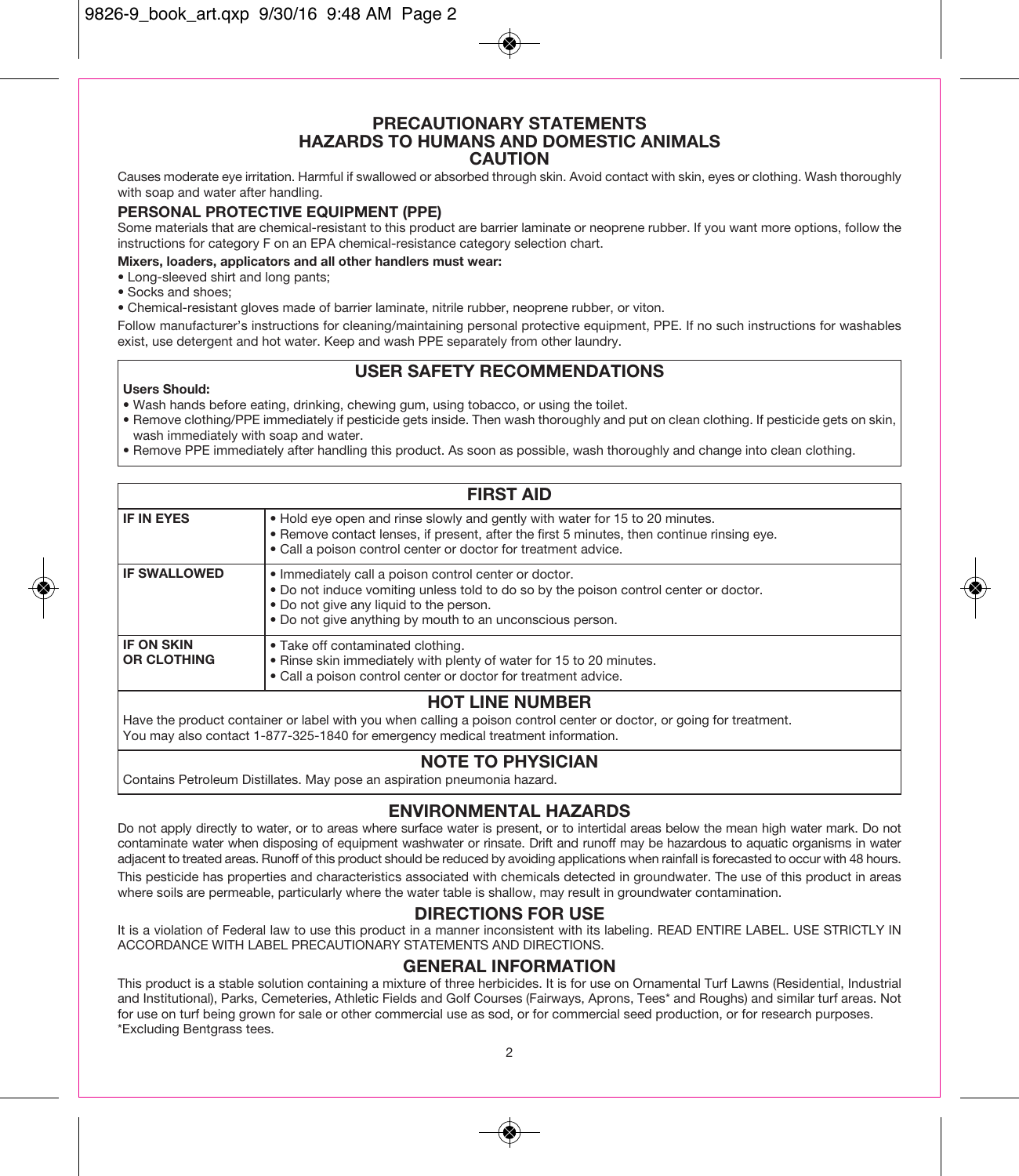#### **USE PRECAUTIONS**

Avoid drift of spray mist to vegetables, flowers, ornamental plants, shrubs, trees and other desirable plants. Do not pour spray solutions near desirable plants. Do not use on Carpetgrass, Dichondra, nor on lawns or turf where desirable clovers are present. Use lawn type sprayer with coarse spray as wind drift is less likely. Avoid contact with exposed feeder roots of ornamentals and trees. Maximum control (or killing) of weeds will be obtained from spring or early fall applications when weeds are actively growing. Use the higher rate for hard to control (or kill) weeds. Do not exceed specified dosages for any area; be particularly careful within the dripline of trees and other ornamental species. Do not apply to newly seeded grasses until well established. Avoid broadcast applications when air temperature exceeds 85°F. When using small, spot treatment applications in temperature over 85°F, turf injury may occur.

When treating Carpetgrass and St. Augustine grass, avoid broadcast applications when air temperature exceeds 80°F. When air temperatures exceed 80°F, limit application to spot treatment only.

Avoid application to Centipede, or St. Augustine grasses unless turf injury can be tolerated. The suitable use of this product on these non-recommended turf species may be determined by treating a small area at any rate/acre (or 1000 sq.ft.) which does not exceed 3-1/2 pints/acre (1.29 fl.oz./1000 sq.ft.). Prior to treatment of larger areas, the treated area should be observed for any sign of turf injury for a period of 30 days of normal growing conditions to determine the phytotoxicity and efficacy to the treated area. The user assumes the responsibility for any plant damage or other liability resulting from the use of this product on species not recommended on this label.

For optimum results: (1) avoid applying during excessively dry or hot periods unless irrigation is used; (2) turf should not be mowed 1 to 2 days before and following application; (3) reseed no sooner than 3 to 4 weeks after application of this product. Adding oil, wetting agent, or other surfactant to the spray may be used to increase effectiveness on weeds, but doing so may reduce selectivity to turf resulting in turf damage. Clean and rinse spray equipment using soap or detergent and water, and rinse thoroughly before reuse for other sprays. Failure to observe the above precautions may result in injury to turf and other desirable vegetation.

Do not enter or allow others to enter the treated area until sprays have dried. Do not apply this product in a way that will contact workers or other persons, either directly or through drift. Only protected handlers may be in the area during application.

Sensitive Areas: The pesticide should only be applied when the potential for drift to adjacent sensitive areas (e.g., residential areas, bodies of water, known habitat for threatened or endangered species, non-target crops) is minimal (e.g. when wind is blowing away from the sensitive areas).

#### **SPRAY DRIFT MANAGEMENT**

Avoiding spray drift at the application site is the responsibility of the applicator. The interaction of many equipment and weather related factors determine the potential for spray drift. The applicator and the grower are responsible for considering all these factors when making decisions.

Apply only as a medium or course spray (ASAE standard 572) or a volume mean diameter of 300 microns or greater for spinning atomizer nozzles.

Apply only when the wind speed is 2-10 mph at the application site.

#### **WEEDS CONTROLLED**

| Dog fennel<br>Beggarweed<br><b>Bindweed</b><br>English daisy<br><b>Black medic</b><br>Florida pusley<br><b>Buckhorn</b><br>Frenchweed<br><b>Burdock</b><br>Goldenrod<br><b>Buttercup</b><br>Ground ivy<br>Canada thistle<br>Hawkweed<br>Carpetweed<br>Healall<br>Catnip<br>Heartleaf drymary<br>Chamise<br>Henbit<br>Chickweed<br>Jimsonweed<br>Chicory<br>Knawel<br>Cinquefoil<br>Knotweed<br>Clover<br>Kochia<br>Cocklebur<br>Lambsquarter<br>Coffeeweed<br>Lespedeza<br>Cornflower<br>Little Starwort<br>Cornspeedwell<br>Mallow<br>Dandelion<br>Matchweed<br>Dock<br>Morningglory | Mustard<br>Oxalis<br>(Stricta and corniculata)<br>Parsley-piert<br>Pennywort<br>Pepperweed<br>Pigweed<br>Plantain<br>Poison ivy<br>Poison oak<br>Purslane<br>Ragweed<br>Red clover<br>Red sorrel<br>Sheep sorrel<br>Shepherdspurse<br>Smartweed<br>Sowthistle<br>Speedwell<br>Spiderwort | Spotted catsear<br>Spurge<br>Spurweed<br>Stinging nettle<br>Stitchwort<br>Thistle<br>Toadflax<br>Veronica<br>Vetch<br>Wild aster<br>Wild carrot<br>Wild garlic<br>Wild geranium<br>Wild lettuce<br>Wild onion<br>Wild radish<br>Wild violet<br>Wood sorrel<br>Yarrow |
|---------------------------------------------------------------------------------------------------------------------------------------------------------------------------------------------------------------------------------------------------------------------------------------------------------------------------------------------------------------------------------------------------------------------------------------------------------------------------------------------------------------------------------------------------------------------------------------|------------------------------------------------------------------------------------------------------------------------------------------------------------------------------------------------------------------------------------------------------------------------------------------|----------------------------------------------------------------------------------------------------------------------------------------------------------------------------------------------------------------------------------------------------------------------|
|---------------------------------------------------------------------------------------------------------------------------------------------------------------------------------------------------------------------------------------------------------------------------------------------------------------------------------------------------------------------------------------------------------------------------------------------------------------------------------------------------------------------------------------------------------------------------------------|------------------------------------------------------------------------------------------------------------------------------------------------------------------------------------------------------------------------------------------------------------------------------------------|----------------------------------------------------------------------------------------------------------------------------------------------------------------------------------------------------------------------------------------------------------------------|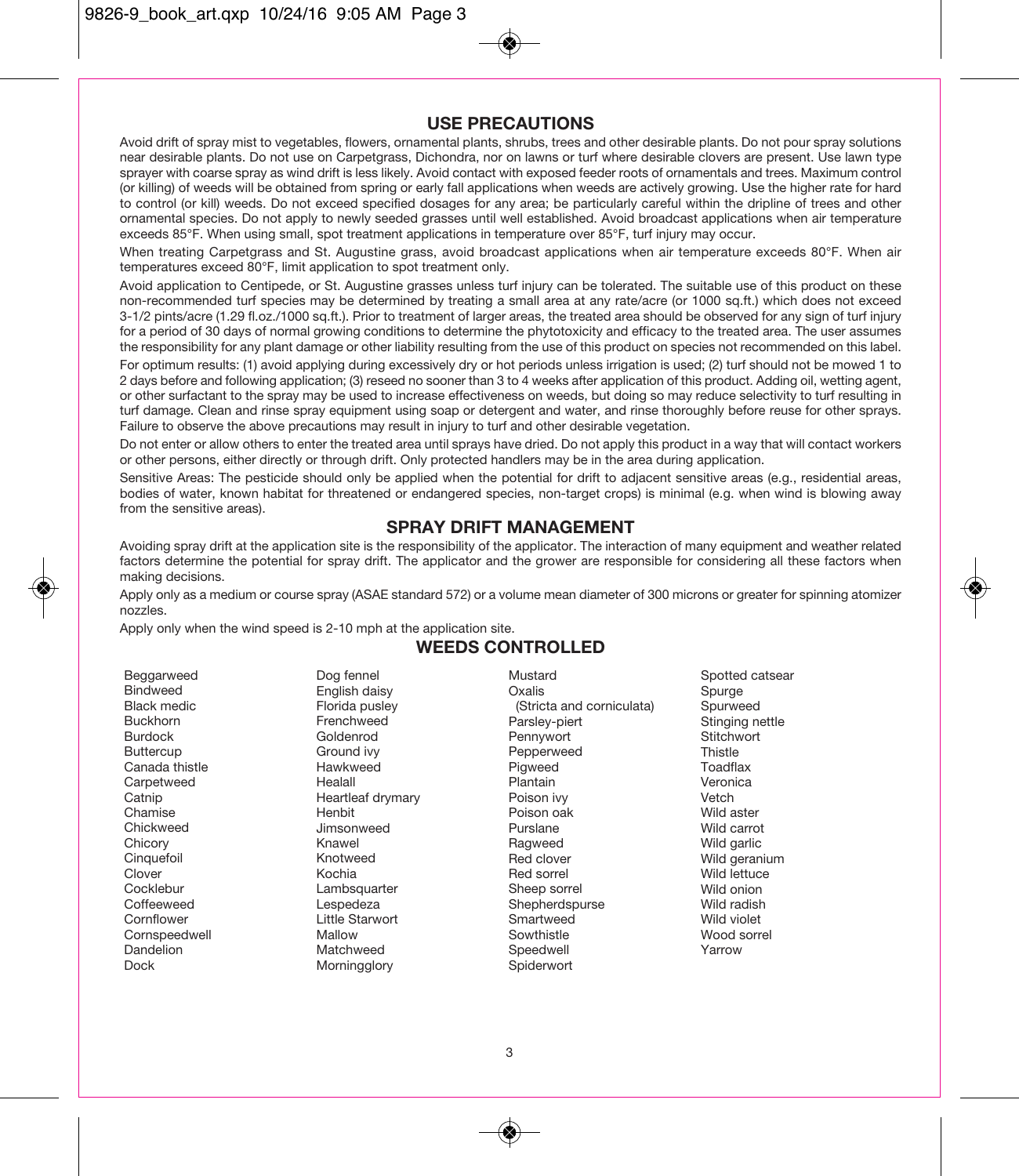## **PREPARATION OF THE SPRAY**

Add one-half the required amount of water to the spray tank, then add this product with agitation, and finally the balance of the water with continued agitation. This material forms an emulsion in water - not a solution. This tends to separate on standing. Provide agitation to prevent such separation and ensure a uniform mixture.

#### **ORNAMENTAL LAWNS AND TURF**

Apply this product at the rate of 2-1/2 to 3-1/2 pints in 20 to 240 gallons of water per acre (0.91 to 1.29 fluid ounces in 0.5 to 5.5 gallons of water per 1,000 square feet) to control weeds growing in turf planted to Bluegrass, Fescue, Rye, Bent (excluding golf greens and tees), Bahia, Bermuda and Zoysia.

When treating warm season turf that is completely dormant, the higher rates may be used. When treating warm season turf that is actively growing, use a lower rate. Avoid applications to warm season turf during transition from dormancy to green-up or green-up to dormancy.

**Herbi Controlled Droplet Applicator:** Add 1-2/3 to 2-1/2 pints of this product to the 5 pint Herbi bottle, then fill with water to make 5 pints of mixture or substitute 1/2 pint of a surfactant for water while agitating the solution.

While walking at approximately 1 pace (3 feet) per second, spray entire contents over 33,000 square feet (3/4 of an acre). Do not overlap (double coverage) at edge of spray patterns. Reduced rates (use 1/2 of rate shown above) of this product must be applied when grass is stressed from heat, drought, etc.

Herbi™ is a trademark of North American Micron.

**Controlled Droplet Applicators - (CDA), Atomizers, and Spinning Disk Applicators:** Use this product at the rate of 2-1/2 to 3-1/2 pints per acre (0.9 to 1.25 fluid ounces per 1,000 square feet) in sufficient water to assure coverage (1 to 4 gallons of water per acre is normal for this type of equipment).

NOTE: For all grasses (1) Do not overlap spray patterns; (2) Use reduced rates if grass is stressed from heat, drought, etc.; and (3) Follow CDA equipment spray instructions.

Do not apply more than 1.5 lbs. ae of MCPA or 4 pints of product per acre per year.

Do not apply more than 2 application per year with a minimum retreatment interval of 21 days.

#### **OTHER NON-CROP AREAS**

**(fencerows, hedgerows, roadsides (including aprons and guard rails), ditches, rights-of-way, utility, pipelines, powerlines, railroads, airports, commercial plants, storage and lumber yards, barrier strips and firebreaks, equipment areas, nurseries and ornamental plantings, fuel tank farms, pumping stations and other industrial sites)**

For the control of broadleaf weeds, mix at a rate of 1/4 to 1/2 gallon of this product per 50 to 300 gallons of water. This mixture will cover 43,500 square feet. Thoroughly saturate all weeds with spray mixture. Apply any time between the time when plants come into full leaf (Spring) to when the plants begin to go dormant. Best results are obtained when weeds are young and actively growing. Do not cut weeds until herbicide has translocated throughout the plant causing root death. For small broadleaf weeds, use the lower rate. Heavy, dense stands require the higher rate of 3 ounces of this product per gallon of water and spray to thoroughly wet all foliage.

Do not apply more than 1.5 lb ae of MCPA/acre/year (4 pints of product per acre per year).

Do not apply more than 2 applications (at the rate 2 pints of product per acre) per year with a minimum retreatment interval of 21 days.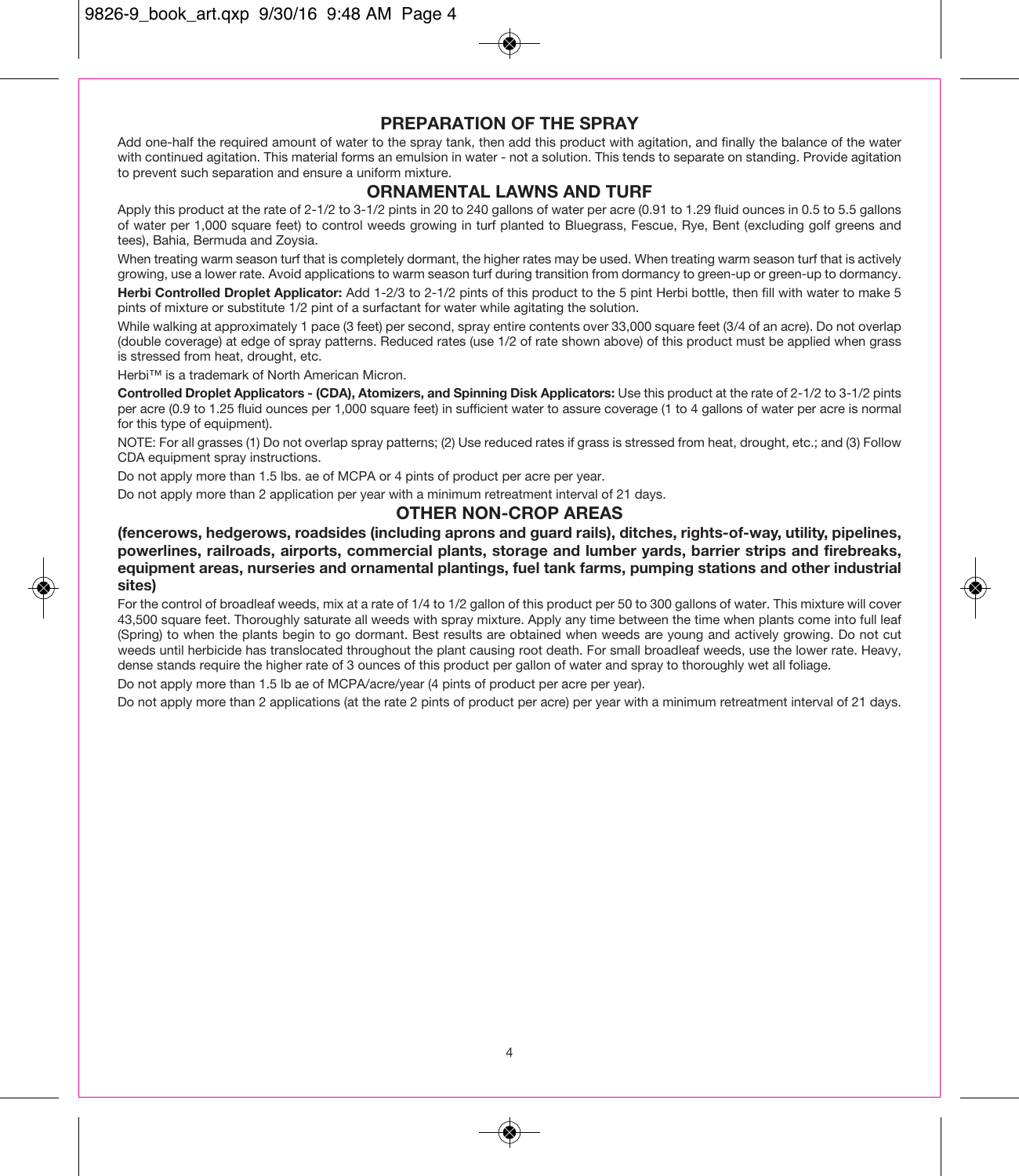# **STORAGE AND DISPOSAL**

Do not contaminate water, food or feed by storage or disposal.

**PESTICIDE STORAGE:** Always store pesticides in a secured warehouse or storage building. Containers should be opened in wellventilated area. Keep container tightly sealed when not in use. Do not stack cardboard cases more than two pallets high. Do not store near open containers of fertilizer, seed or other pesticides.

**PESTICIDE DISPOSAL:** If container is damaged or if pesticide has leaked contain all spillage. Absorb and clean up all spilled material with granules or sand. Place in a closed labeled container for proper disposal. Wastes resulting from the use of this product may be disposed of on site or at an approved waste disposal facility.

**CONTAINER DISPOSAL: Nonrefillable Containers 5 Gallons or Less:** Nonrefillable container. Do not reuse or refill this container. Offer for recycling if available. Triple rinse container (or equivalent) promptly after emptying. **Triple rinse as follows:** Empty the remaining contents into application equipment or a mix tank and drain for 10 seconds after the flow begins to drip. Fill the container 1/4 full with water and recap. Shake for 10 seconds. Pour rinsate into application equipment or a mix tank or store rinsate for later use or disposal. Drain for 10 seconds after the flow begins to drip. Repeat this procedure two more times. Then offer for recycling or reconditioning, or puncture and dispose of in a sanitary landfill, or by other procedures approved by State and local authorities. Plastic containers are also disposable by incineration, or, if allowed by State and local authorities, by burning. If burned stay out of smoke.

**Nonrefillable containers larger than 5 gallons:** Nonrefillable container. Do not reuse or refill this container. Offer for recycling if available. If recycling or reconditioning not available, puncture and dispose of in a sanitary landfill, or by other procedures approved by State and local authorities. Plastic containers are also disposable by incineration, or, if allowed by State and local authorities, by burning. If burned stay out of smoke. Triple rinse or pressure rinse container (or equivalent) promptly after emptying. **Triple rinse as** follows: Empty the remaining contents into application equipment or a mix tank. Fill the container 1/4 full with water. Replace and tighten closures. Tip container on its side and roll it back and forth, ensuring at least one complete revolution, for 30 seconds. Stand the container on its end and tip it back and forth several times. Turn the container over onto its other end and tip it back and forth several times. Empty the rinsate into application equipment or a mix tank or store rinsate for later use or disposal. Repeat this procedure two more times. **Pressure rinse as follows:** Empty the remaining contents into application equipment or a mix tank and continue to drain for 10 seconds after the flow begins to drip. Hold container upside down over application equipment or mix tank or collect rinsate for later use or disposal. Insert pressure rinsing nozzle in the side of the container, and rinse at about 40 psi for at least 30 seconds. Drain for 10 seconds after the flow begins to drip.

#### **OR**

**Refillable containers larger than 5 gallons:** Refillable container. Refill this container with pesticide only. Do not reuse this container for any other purpose. Cleaning the container before final disposal is the responsibility of the person disposing of the container. Cleaning before refilling is the responsibility of the refiller. To clean the container before final disposal, empty the remaining contents from this container into application equipment or a mix tank. Fill the container about 10% full with water. Agitate vigorously or recirculate water with the pump for two minutes. Pour or pump rinsate into application equipment or rinsate collection system. Repeat this rinsing procedure two more times.

Local conditions may affect the use of this chemical as shown on this label. Consult State Experimental Station or Extension Service weed specialist for specific recommendations for local weed problems and for information on possible lower dosages.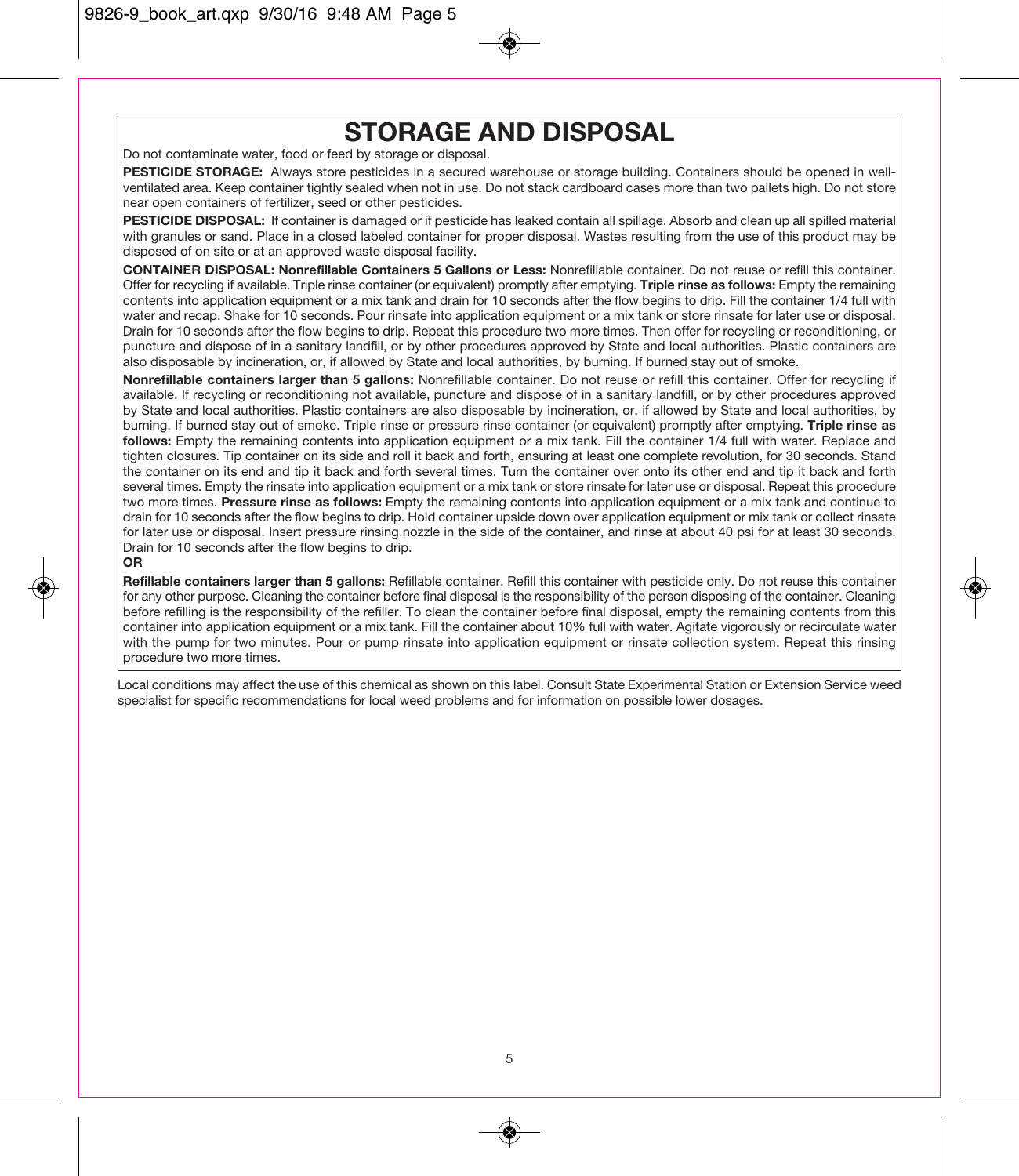## **WARRANTY DISCLAIMER**

**The directions for use of this product must be followed carefully. TO THE EXTENT CONSISTENT WITH APPLICABLE LAW, (1) THE GOODS DELIVERED TO YOU ARE FURNISHED "AS IS" BY MANUFACTURER OR SELLER AND (2) MANUFACTURER AND SELLER MAKE NO WARRANTIES, GUARANTEES, OR REPRESENTATIONS OF ANY KIND TO BUYER OR USER, EITHER EXPRESS OR IMPLIED, OR BY USAGE OF TRADE, STATUTORY OR OTHERWISE, WITH REGARD TO THE PRODUCT SOLD, INCLUDING, BUT NOT LIMITED TO MERCHANTABILITY, FITNESS FOR A PARTICULAR PURPOSE, USE, OR ELIGIBILITY OF THE PRODUCT FOR ANY PARTICULAR TRADE USAGE.** UNINTENDED CONSEQUENCES, INCLUDING BUT NOT LIMITED TO INEFFECTIVENESS, MAY RESULT BECAUSE OF SUCH FACTORS AS THE PRESENCE OR ABSENCE OF OTHER MATERIALS USED IN COMBINATION WITH THE GOODS, OR THE MANNER OF USE OR APPLICATION, INCLUDING WEATHER, ALL OF WHICH ARE BEYOND THE CONTROL OF MANUFACTURER OR SELLER AND ASSUMED BY BUYER OR USER. THIS WRITING CONTAINS ALL OF THE REPRESENTATIONS AND AGREEMENTS BETWEEN BUYER, MANUFACTURER AND SELLER, AND NO PERSON OR AGENT OF MANUFACTURER OR SELLER HAS ANY AUTHORITY TO MAKE ANY REPRESENTATION OR WARRANTY OR AGREEMENT RELATING IN ANY WAY TO THESE GOODS.

#### **LIMITATION OF LIABILITY**

TO THE EXTENT CONSISTENT WITH APPLICABLE LAW, IN NO EVENT SHALL MANUFACTURER OR SELLER BE LIABLE FOR SPECIAL, INCIDENTAL, OR CONSEQUENTIAL DAMAGES, OR FOR DAMAGES IN THEIR NATURE OF PENALTIES RELATING TO THE GOODS SOLD, INCLUDING USE, APPLICATION, HANDLING, AND DISPOSAL. TO THE EXTENT CONSISTENT WITH APPLICABLE LAW, MANUFACTURER OR SELLER SHALL NOT BE LIABLE TO BUYER OR USER BY WAY OF INDEMNIFICATION TO BUYER OR TO CUSTOMERS OF BUYER, IF ANY, OR FOR ANY DAMAGES OR SUMS OF MONEY, CLAIMS OR DEMANDS WHATSOEVER, RESULTING FROM OR BY REASON OF, OR RISING OUT OF THE MISUSE, OR FAILURE TO FOLLOW LABEL WARNINGS OR INSTRUCTIONS FOR USE, OF THE GOODS SOLD BY MANUFACTURER OR SELLER TO BUYER. ALL SUCH RISKS SHALL BE ASSUMED BY THE BUYER, USER, OR ITS CUSTOMERS. TO THE EXTENT CONSISTENT WITH APPLICABLE LAW, BUYER'S OR USER'S EXCLUSIVE REMEDY, AND MANUFACTURER'S OR SELLER'S TOTAL LIABILITY SHALL BE FOR DAMAGES NOT EXCEEDING THE COST OF THE PRODUCT.

**If you do not agree with or do not accept any of directions for use, the warranty disclaimers, or limitations on liability, do not use the product, and return it unopened to the Seller, and the purchase price will be refunded.** 

RV061814 [1]

Cool Power is a registered trademark of Nufarm Americas Inc.

All other trademarks that appear on this label which are not owned by Nufarm Americas Inc. or its subsidiaries are the property of their respective owners.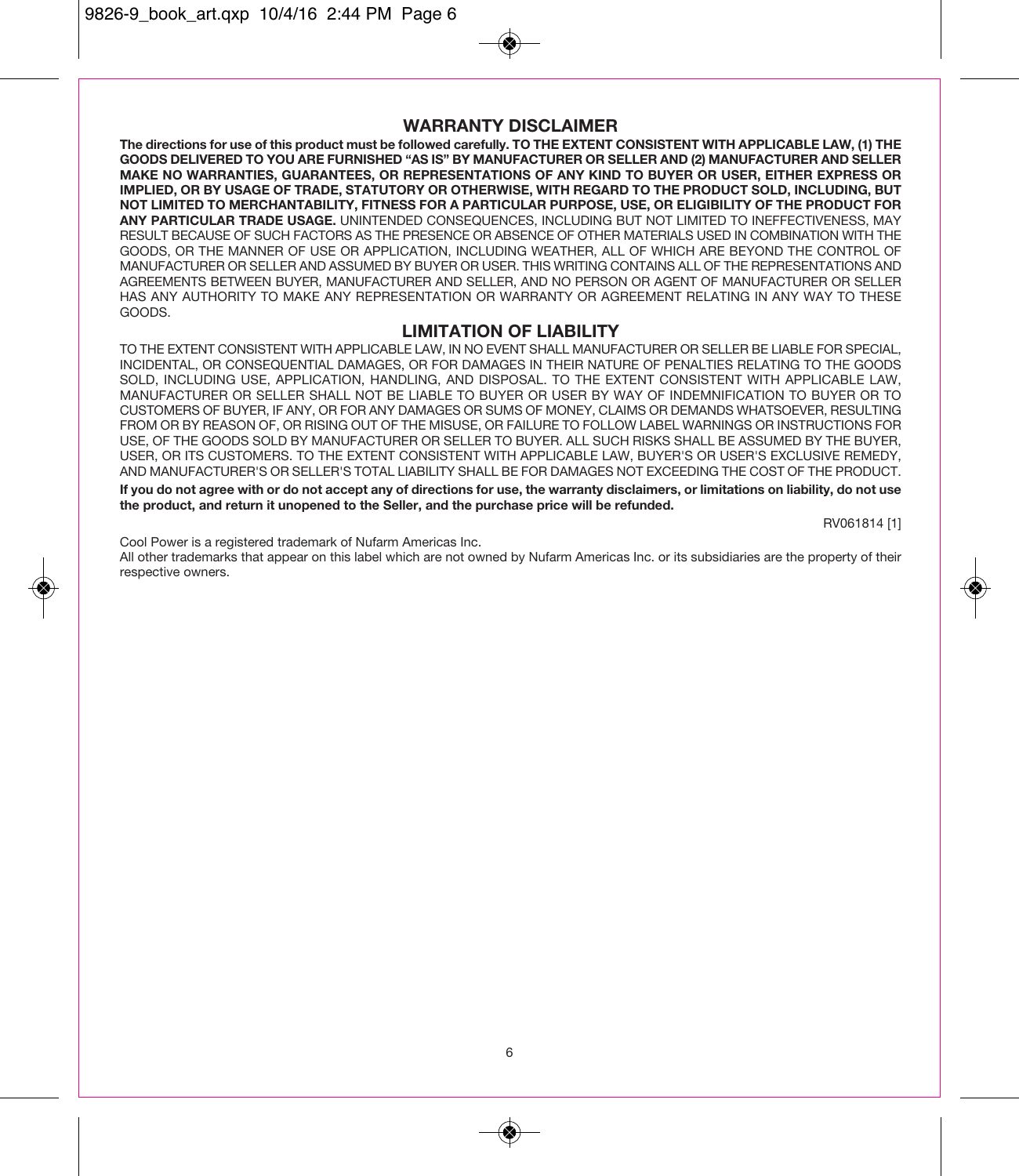# **NOTES**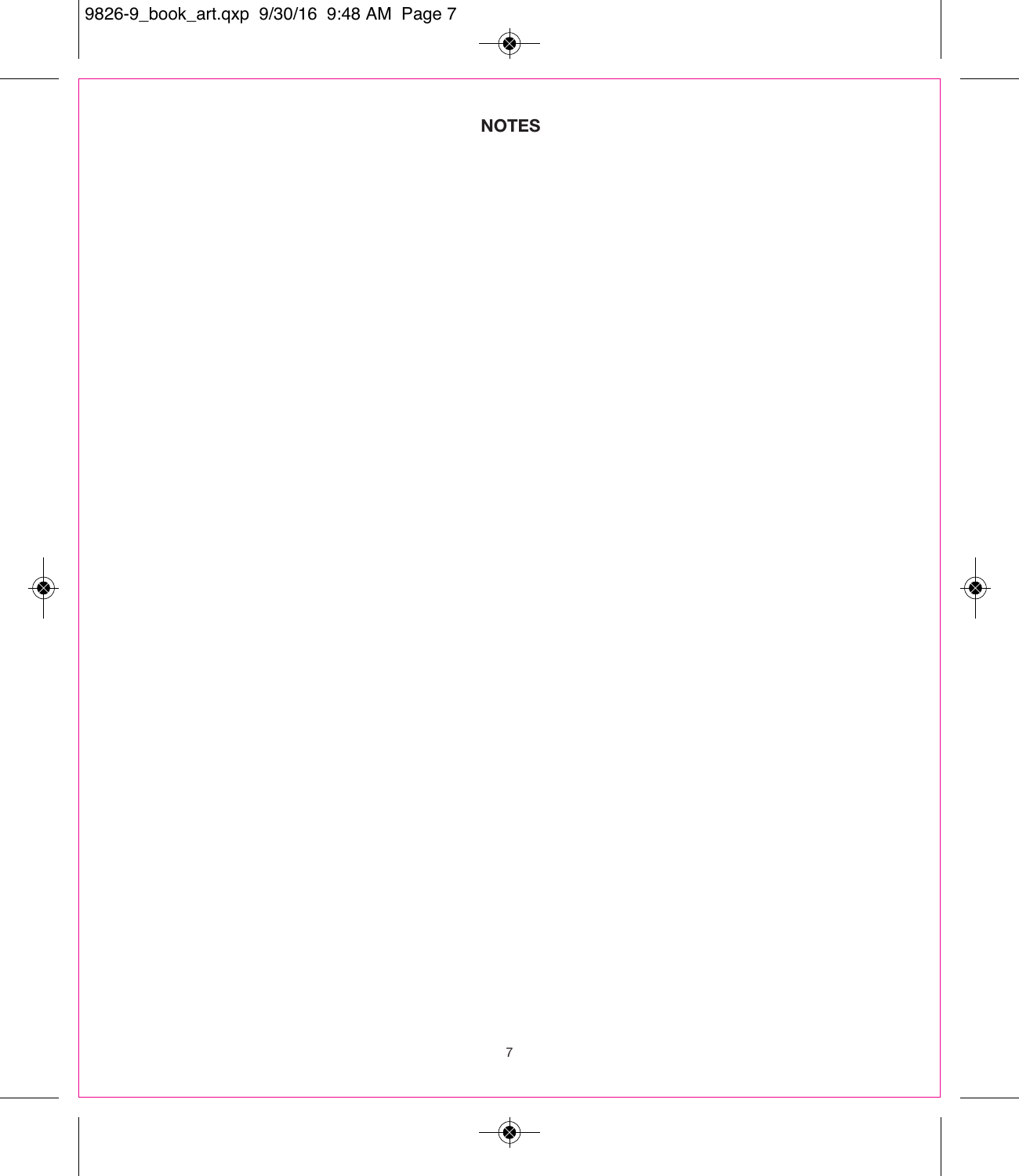# **NOTES**